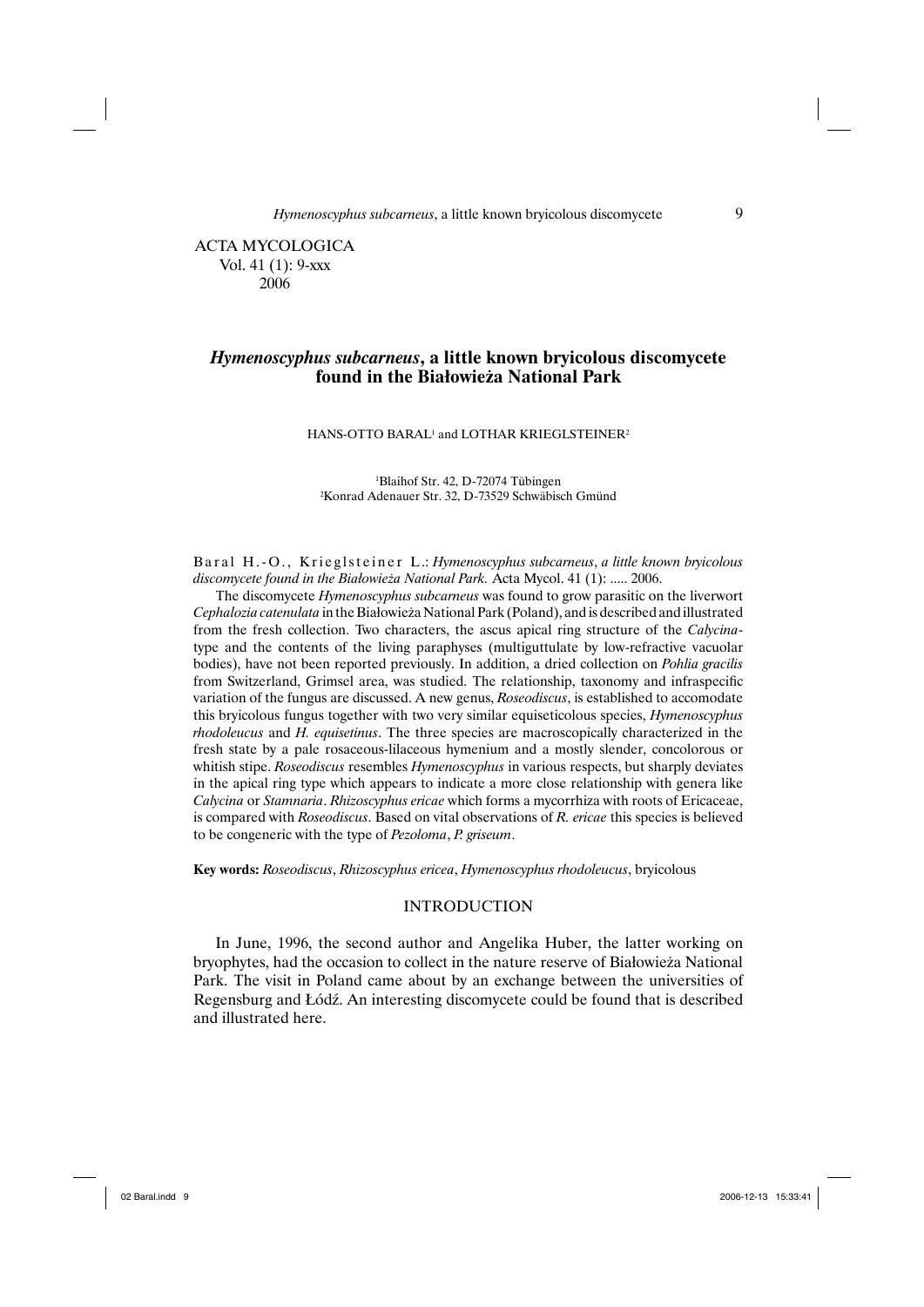#### DESCRIPTION OF SPECIES

*Hymenoscyphus subcarneus* (Sacc.) O. Kuntze, Rev. Gen. Pl. 3 (2): 486 (1889) nom. illeg. [non *Hymenoscyphus subcarneus* (Schumach.) J. Schröt., Schles. Kryptfl. 3.2: 69 (1893) *≡ Phaeohelotium subcarneum* (Schumach.) Dennis, Kew Bull. 25: 355 (1971)]

[*≡Peziza subcarnea* Cooke and Peck in Cooke, Bull. Buffalo Soc. Nat. Sci. 2: 295 (1875), nom. illegit.; non *Peziza subcarnea* Schumach., Flora danica 12, tab. 2084, fig. 1 (1832)]

*≡ Phialea subcarnea* Sacc., Syll. Fung. 8: 265 (1889)

*≡Helotium destructor* Peck in White, Mycologia 34: 163 (1942) [nom. nov., non *Helotium subcarneum* (Schumach.) Sacc., Michelia 2(7): 260 (1881)]

Description of the sample from Poland  $(*)$  = living state)

**Apothecia** scattered to subgregarious, fresh (0.4-)0.5-1.3(-1.5) mm, shallowly cup- to saucer-shaped, whitish but with a distinct pale pink tint, stalk 0.6-1.2 x 0.2- 0.35 mm, abruptly delimited from cup, concolorous, pale ochraceous towards base, exterior nearly smooth under a hand lens, at higher magnification delicately pubescent, especially near margin, margin of large apothecia often undulating to somewhat irregular. **Ectal excipulum** of a horizontally (10-20°) oriented hyaline textura prismatica of thin-walled cells, individual cells  $*(12-)20-45(-67) \times (6-)10-13(-16) \mu m$ in both surface view and median section, externally covered by a loose network of  $3-5 \mu m$  wide eguttulate hyphae, towards margin of t. porrecta oriented at c. 10 $^{\circ}$ , cells (in KOH) 13-18 x 2.5-4  $\mu$ m, not differentiated from covering hyphae which terminate here in somewhat projecting hair-like ends that contain in the living state low-refrative guttules (VBs), in stalk of t. porrecta. No crystals and no amyloid or dextrinoid tissue observed. **Medullary excipulum** near ectal excipulum of a broad textura porrecta, in centre of a small region of dense t. intricata (individual cells here in KOH 12-25 x 3-4 μm). **Asci** \*52-66 x 6.5-7.5(-10) μm, in KOH 42-57 x (5.5-)6-7(-7.5) μm, pars sporifera  $*(15-)20-26 \mu m$  long, 8-spored, apex strongly conical, apical ring deep blue in IKI (type BB = euamyloid), of the *Calycina*-type, 0.6-1  $\mu$ m high and 0.9-1.1 μm wide (dead state), base attenuated or rather broad, arising from croziers. **Spores** biseriate within the living asci, free  $*(5.2-)6-8.5(-10) \times (1.8-)2-2.6(-3) \mu m$ , in KOH c.  $6-8$  x 2-2.3  $\mu$ m, of variable length, slightly to mainly strongly clavate or pyriform or even somewhat cuneate (triangular), hyaline, smooth, with a few very minute LBs in each spore half, no surrounding sheath observed. **Paraphyses** cylindrical to slightly clavate, even in dead state  $3-7 \mu$ m shorter than the asci, terminal cell \*(11-)16-37 x 2.8-3.5(-4)  $\mu$ m, in living state multiguttulate in the upper 25-40  $\mu$ m by globose, low (to medium) refractive VBs (large drops sometimes strongly elongated), VBs disappearing in KOH, invisible in dead cells.

Examined collection: Poland, Białowieża National, ca. 1 km north of administration centre Białowieża, ca. 130 m a.s.l., parasitic on living, green gametophytes of *Cephalozia catenulata* (Hüb.) Lindb. growing on a log of *Picea abies* lying on the ground on wayside, 28.6.1996, L. Krieglsteiner and A. Huber.

Specimen deposited in the herbarium Krieglsteiner (Stuttgart ?Rosenstein?) and private herbarium H.O. Baral (H.B. 5531).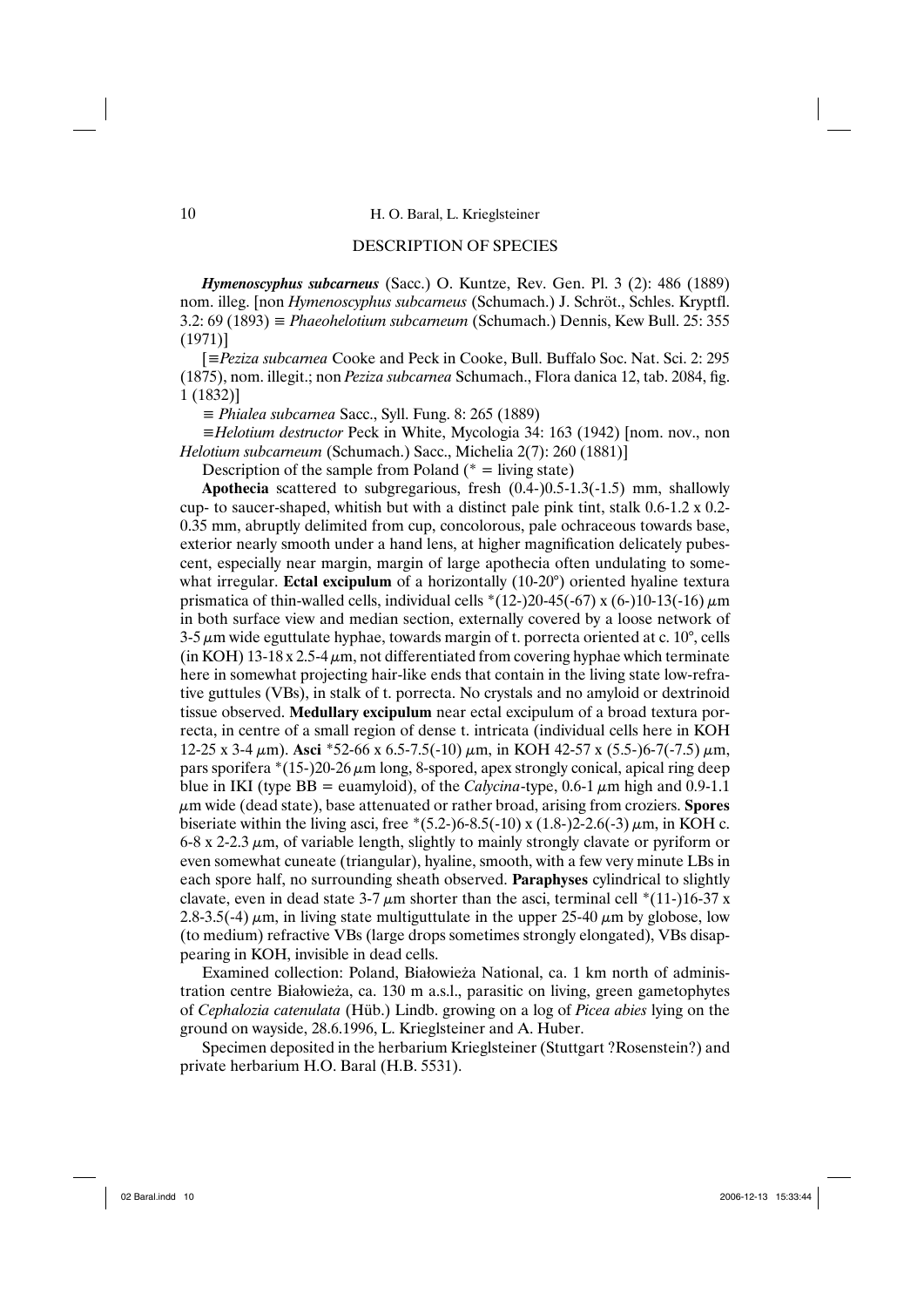Further collection studied: Switzerland, Bern, Grimsel-Guttannen area, Bächlisboden, Sander, 2170 m a.s.l., over granite, parasitic on *Pohlia gracilis*, 26.VIII.1986, B. Senn-Irlet, B.I. 86/88, H.B. 3341.

#### REPORTS OF *HYMENOSCYPHUS SUBCARNEUS* IN THE LITERATURE

Ade (1935: 24) reported under the name *Phialea subcarnea* two collections from Austria (Tirol, Vennatal and Roßkogel above Inzingeralpen, summer 1925 and 1927). His description fits more or less to ours, except that he states the spores to be "elongate, often slightly curved, with narrow, bright mucilaginous sheath". The "sheath" might be a mistake for dead spores with detached plasma, perhaps observed from within the asci. Ade gave the spore size as " $6-7 \times 2-5$ "  $\mu$ m, but in view of the indicated ascus size  $(40-50 \times 5-6 \mu m)$  and the irregularly biseriate spore arrangement, Ade´s spore width is probably an error for  $2-2.5 \mu m$ . The rather narrow excipular cells ("upto  $18.5 \times 3.5 \mu m$ ") forming a t. porrecta might be due to the immature collection.

White (1942, as *Helotium desctructor*) examined much over a dozen of collections from U.S.A. (New York, Michigan) and Canada (Alberta, New Hampshire, Ontario) including the type specimen (U.S.A., New York, Indian Lake, on *Jungermannia* sp., C. H. Peck 319). The apothecia are distinctly smaller than in our collection: 0.2-0.4(-0.5) mm diam., total height upto 1 mm, "scarcely visible to the unaided eye" (possibly measured in the dry state). Ascus (40-50 x 5-6  $\mu$ m) and spore size (4.5- $6 \times 2-2.5 \mu m$ ) are a bit smaller than in our collection when comparing the dead state. The pyriform spore shape as well as the conical ascus apex and presence of croziers as depicted by White perfectly fit to our collection.

Dennis (1964: 68, as *Hymenoscyphus subcarneus*) studied the excipular characters from the type. In concordance with our fungus, Dennis reported the cells to be rather broad, "about 20-30 x 10  $\mu$ m, lying at a very low angle to the surface".

With little doubt, Lizoň (1992: 48) described under the name *H. subcarneus* the same species. The material studied by him was collected in Slovakia (Belanské Tatry, in valle Holubyho dolina pr. Tatranská Kotlina, 10.VIII.1956, M. Svrček, PRM 817510). Both the ascus width  $(40.5-60 \text{ x } 5-6 \mu \text{m})$  and the spore length  $(4.5-6 \text{ x } 2-2.5 \text{ m})$  $\mu$ m) given by Lizoň (gained from dead herbarium material), appear to have partly been copied from White, since Lizoň stated that he could examine "only young, not fully mature fruit-bodies".

Triebel (1999: 10) reported a recent collection from Canada (ca. 75 km NNE of Québec, Forêt Montmorency). The fungus was identified by P. Döbbeler and said to grow on at least five different bryophytes. Except for the apothecial colour (distinctly pink) no further comments were published.

The here studied collection from Switzerland (on *Pohlia gracilis*) differs from all the above in distinctly longer asci (80-100 x 6-9  $\mu$ m, living state) and ascospores (ellipsoid-oblong,  $*8.5-13.5 \times 2.7-3.2 \mu m$ ). The question whether or not this represents a separate species must await further field work. Similar variability was observed by us in *Hymenoscyphus rhodoleucus* (Fr.: Fr.) W. Phillips) and *H. equisetinus* (Velen.) Dennis, two species which are obviously closely related to *H. subcarneus* (see below). Due to a rather high variation in spore size, the delimitation between these two equiseticolous taxa is still not fully settled.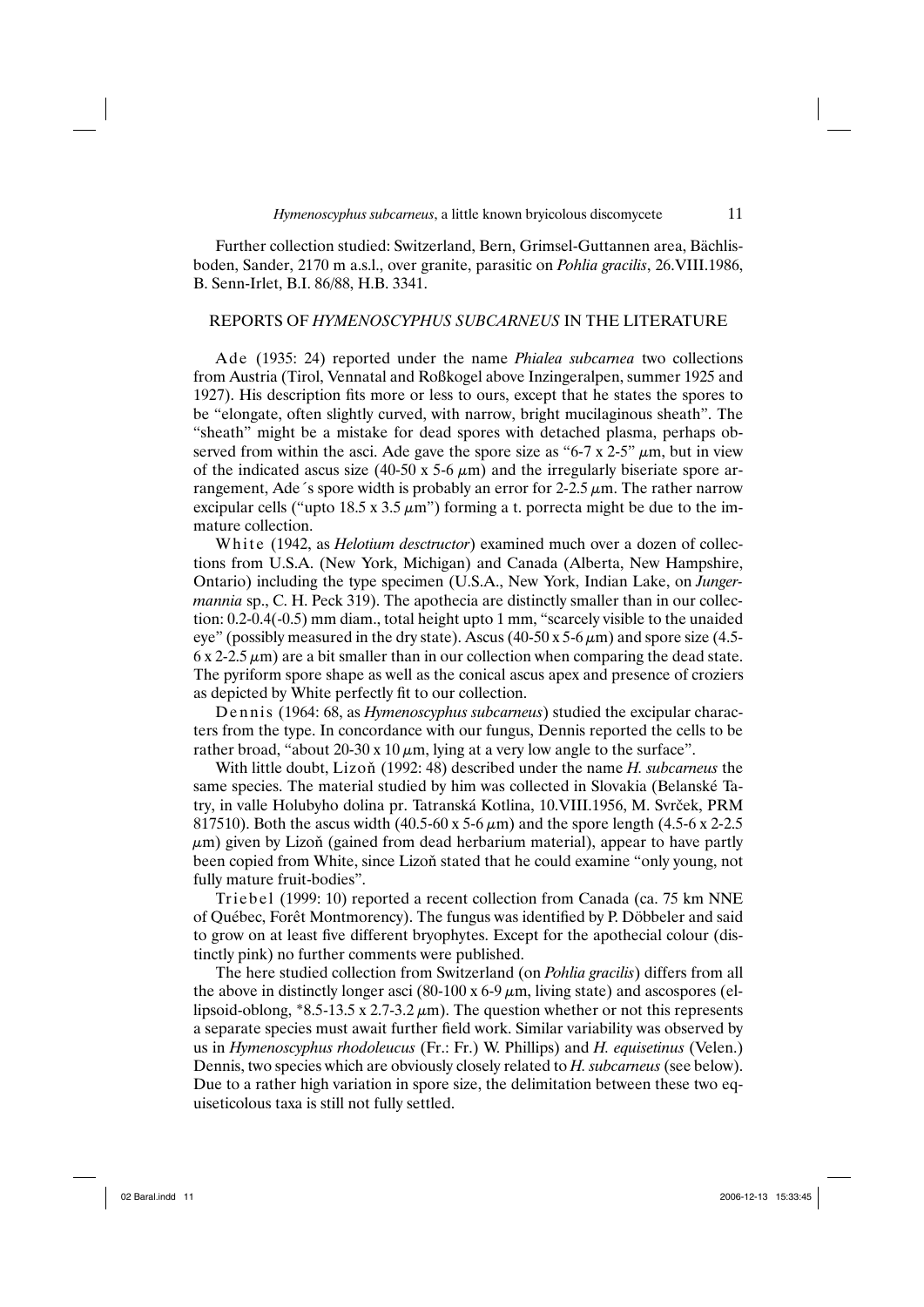# HOMONYMY WITH *PEZIZA SUBCARNEA* SCHUMACH.

A somewhat similar species with a similar name, *Phaeohelotium subcarneum* (Schumach.) Dennis, has also pinkish apothecia but lacks a stalk and was mainly reported from bark and wood. It was redescribed by Höhnel (1926: 99), Grelet (1948: 108), Dennis (1971: 355), Breitenbach, Kränzlin (1981, pl. 173), and Baral (1986: 17) from non-authentic material. The species was even combined in *Hymenoscyphus* Gray as *H. subcarneus* (Schumach.) J. Schröt., four years after O. Kuntze transferred *Peziza subcarnea* Cooke and Peck to that genus. Dennis (1971) is obviously in error when citing the species as *Phaeohelotium subcarneum* (Schumach. ex Sacc.) Dennis, because *Peziza subcarnea* Cooke and Peck is illegitimate, not the earlier *Peziza subcarnea* Schumach.

The few known reports of *Phaeohelotium subcarneum* are possibly not homogeneous, at least the brief descriptions do not allow such a conclusion. That *P. subcarneum* is a synonym of *Hymenoscyphus imberbis* (Bull.: Fr.) Dennis was erroneously cited by Verkley (1995: 180). In fact, Baral (Baral, Krieglsteiner, 1985: 129) stated that *P. subcarneum* in the sense of Breitenbach and Kränzlin seems to belong to *H. imberbis* or a closely related species. *P. subcarneum* s. Baral (1986) has a *Calycina*-type of apical ring and is therefore unrelated to *Hymenoscyphus* (incl. *Phaeohelotium* Kanouse). The ectal excipulum of t. globulosa without a covering layer appears to separate it sharply at generic level from *Hymenoscyphus subcarneus*  (Sacc.) O. Kuntze. Furthermore, the apothecia are fresh greyish-white and turn only pinkish with age or when dried. The generic position of this species remains unclear upto now.

# GENERIC POSITION OF *HYMENOSCYPHUS SUBCARNEUS* (SACC.) O. KUNTZE

Dennis (1964: 43) and Lizoň (1992) believed that the bryicolous species is a normal *Hymenoscyphus*. However, the rather wide generic concepts of the two authors included in *Hymenoscyphus* also species of *Calycina* (Nees) Gray, due to the frequent neglection of apical ring types in light-microscopical studies. The apical ring of *H. subcarneus* is of the *Calycina*-type: rather thick in optical section, widest in its upper part which extends to the very apex, here most strongly reactive (Baral 1987, fig. 26; Ve rk l e y 1995: figs. 4.74-76, 186, "type VIII: *Chlorociboria-Pezizella-Calycina*"), and the ascus apex is strongly conical. This type of ascus apex is very much unlike that of typical members of *Hymenoscyphus* with a truncate, broadly conical apex and a narrow ring that is usually only present in the lower half of the apical thickening as two very thin amyloid lines which are not widened apically (Baral 1986, figs. 10-12). The guttulate paraphyses and the presence of a covering layer of narrow hyphae over the excipulum would, however, fit very well in that genus.

The genera *Bryoscyphus* Spooner and *Muscicola* (Velen.) Svrček likewise differ from our fungus in ascus structure *(Hymenoscyphus*-type; Baral, Marson 2005), the latter also in the presence of distinct, strongly uncinate hairs.

Two taxa growing on stems of *Equisetum*, *Hymenoscyphus rhodoleucus* and *H. equisetinus*, strongly resemble our species in their pinkish apothecia, but also in their microscopical characters. Like *H. subcarneus*, both have apical rings of the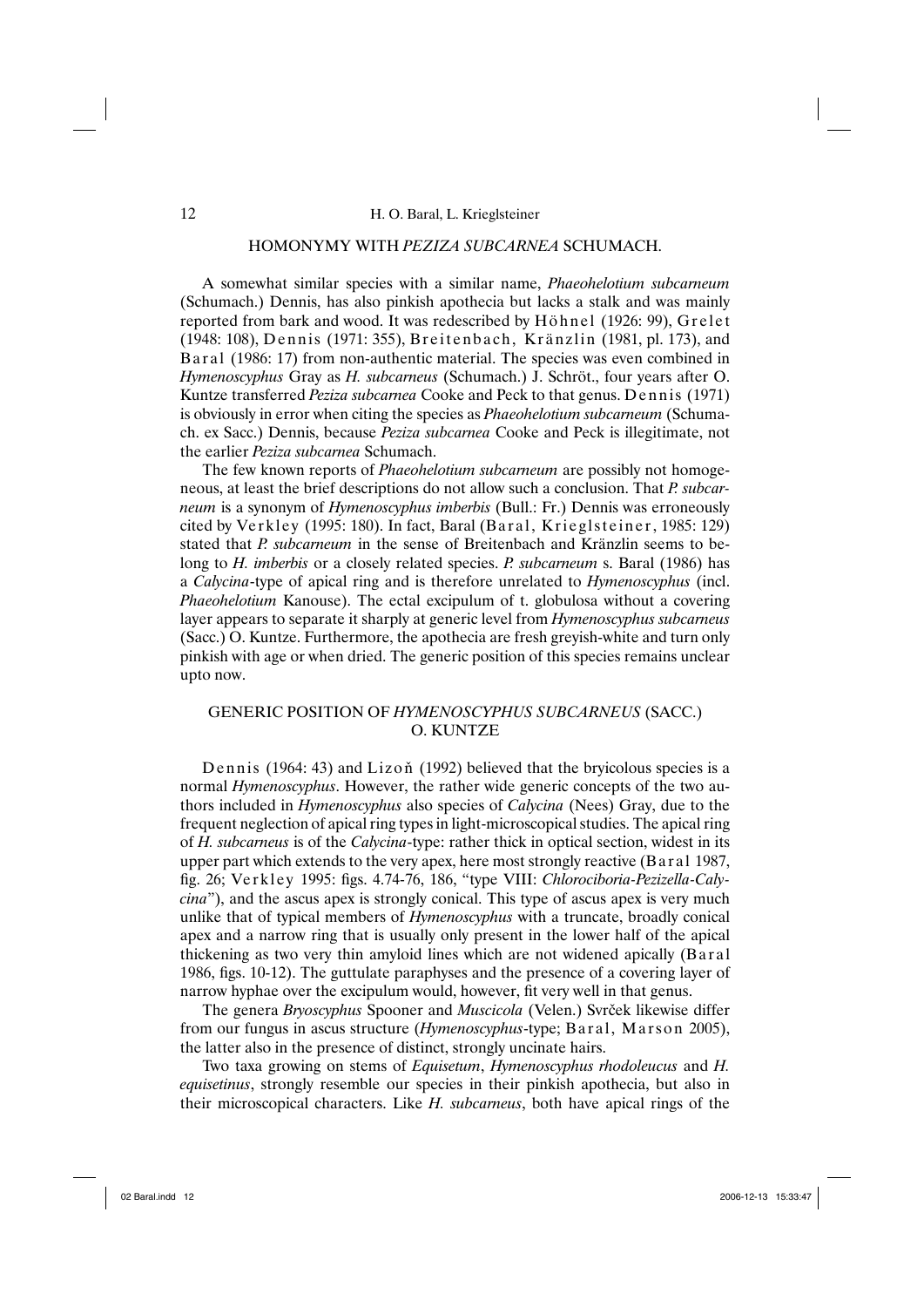*Calycina*-type (Baral, Marson 2005) and are therefore clearly misplaced in the genus *Hymenoscyphus*. Svrček (1959) already compared one of the two (as *Phialea rhodoleuca*) with our species (as *Phialea subcarnea*). Placement of *H. rhodoleucus* in *Phialea* (Fr.) Gillet (= *Cyathicula* de Not.) was favoured by Nannfeldt (1932) while Dennis (1956, 1978) preferred to assign the two equiseticolous species to *Hymenoscyphus*.

Macroscopically, our bryicolous species indeed somewhat resembles a *Cyathicula*. However, members of that genus have a strongly gelatinized excipulum and often also crystals on the exterior, both absent in our species. The ascus structure varies strongly among the accepted species (Triebel, Baral 1996 as *Crocicreas* Fr.), comprising both the *Hymenoscyphus*- and the *Calycina*-type. However, the latter occurs only in the type species of *Crocicreas* which should better be distinguished at the generic level. The guttulate paraphyses and the covering layer in our species would fit to *Cyathicula*.

Species of *Calycina* differ from our fungus in having a more gelatinized ectal excipulum of much shorter cells which often lie at a higher angle to the surface, and in constantly lacking an external covering hyphal layer. The hairs of *Calycina* emerge directly from the prismatic excipular cells. Furthermore, spores of *Calycina* are usually homopolar. Last but not least, the living paraphyses of *Calycina* species are generally strongly elongate, not multiguttulate. The genus *Calycina* was transferred form the Helotiaceae to the Hyaloscyphaceae by the first author (Baral, Krieglsteiner 1985).

The genus *Stamnaria* Fuckel is characterized by a gelatinized layer outside the ectal excipulum, and the presence of carotenoids in both excipulum and paraphyses. Otherwise it shows some similarities with our species, including the apical ring which is of the *Calycina*-type in *S. equiseti* (Hoffm.) Sacc. (Künkele et al. 2005).

The genus *Rhizoscyphus* W. Y. Zhuang and Korf was described in Zhang, Zhuang (2004) to accomodate *R. ericae* (D. J. Read) W. Y. Zhuang and Korf ( $\equiv$ *Hymenoscyphus ericae* (D. J. Read) Korf and Kernan), a species with a mycorrhizal connection to roots of Ericaceae. The erection of a new genus was mainly based on molecular data, but also on the symbiontic relationship with the host plants. Huhtinen (Ham b l e to n et al. 1999) redescribed the species in detail including vital characters. Following his report, the living paraphyses are without any refractive vacuoles and the apical ring is of the *Calycina*-type. Characteristic of the species is the hyphoid margin which gives the apothecia a hairy appearance, also the sometimes furcate apices of paraphyses and the simple-septate ascus bases with often a downward protuberance. Clearly, the apical ring excludes *Hymenoscyphus* s.str. The microscopical data are indeed similar to *H. subcarneus*, but the subsessile hairy apothecia more resemble a Hyaloscyphaceae.

Recently the first author had the opportunity to study a fresh specimen of *R. ericae* detected by P. Zinth. The apothecia were formed on the rootlets of a *Rhododendron* sp. that grows in an semi-sterilized artificial medium in a pot culture in his house in Egelsbach near Frankfurt (Hessen). The specimen fully matches Huhtinen´s analysis. In addition, the mature living asci each contained one globose, refractive drop (4-4.5  $\mu$ m diam.) below the pars sporifera similar as in the genus *Psilachnum* Höhn., which disappears in dead asci. This feature was also seen in fresh finds of *Pezoloma ciliifera* (P. Karst.) Korf and *P. marchantiae* (Sommerf.) Benkert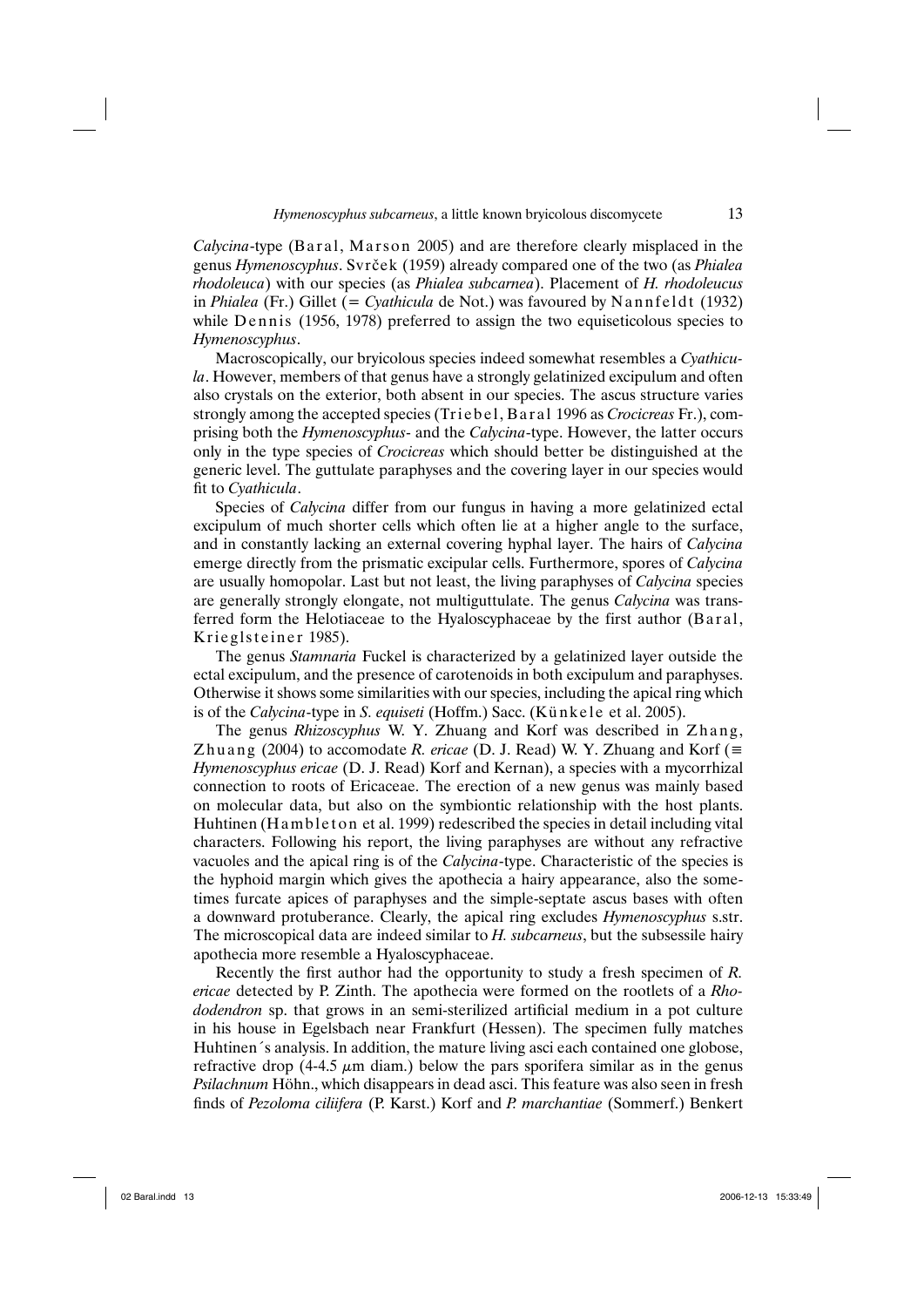(Baral, Marson 2005), two species which share some further characteristics of *R*. *ericae* like the subsessile apothecia, the type of apical ring and the eguttulate, sometimes apically furcate paraphyses. The two species differ in an external gel layer and in marginal teeth composed of narrow agglutinated hyphae. These teeth are a striking feature of the typical species of *Pezoloma* Clem., but are absent in many other taxa assigned to that genus. The hyphae of the teeth indeed resemble the hair-like protrusions of *R. ericae*. Similar differences between dentate and adentate apothecia are accepted within the genus *Cyathicula*. However, the genus *Pezoloma* in the current circumscription (e.g., Garcia, Van Vooren 2005) is heterogenous and includes also taxa with a typical *Hymenoscyphus*-type of apical ring. The presence of an external gel layer which is used to define the genus is most probably a polyphyletic feature whereas differences in the apical ring type appear to have much more been conserved during evolution.

Based on the above data it seems wise to restrict the genus *Pezoloma* to species with a *Calycina*-type of apical ring. The morphology of *R. ericae* appears to be quite close to *P. ciliifera* and *P. marchantiae*. These in turn are surely very closely related to the type species of *Pezoloma*, *P. griseum* Clem., which has also a toothed margin. While the former two species are partly found growing on mosses (*Sphagnum*, *Marchantia*), *P. griseum* was reported by Clements (1911) to grow on rootlets of *Betula*, suggesting a mycorrhizal life style similar as in *R. ericae*. Moreover, *R. ericae* was two times isolated as endophytic mycelium in a liverwort (*Cephaloziella*, Chambers et al. 1999). It is therefore believed that the type species of *Rhizoscyphus* and *Pezoloma* belong to the same genus. The following combination is therefore proposed. Molecular research on species of *Pezoloma* and a comparison with the sequence of *R. ericae* would highly be appreciated.

## *Pezoloma ericae* **(D. J. Read) Baral comb. nov.**

Basionym: *Pezizella ericae* D. J. Read, Trans. Brit. Mycol. Soc. 63: 381 (1974)

The genus *Moserella* Pöder and Scheuer (1994), with the single species *M. radicicola* Pöder and Scheuer, was described as having very minute, strongly convex (capitate), white (to yellowish) apothecia with long and very slender stalks growing hypogeus on ectomycorrhizal rootlets of *Picea abies*. The ascus apex is very precisely illustrated, clearly showing the *Calycina*-type of apical ring. The microscopical features are not unlike our fungus, except for the spores which are said to be finely warted. Possibly *Moserella* is also closely related to *Pezoloma*.

There appears to exist no genus to which the three species with rose apothecia can safely be assigned. A new genus is therefore proposed.

## *Roseodiscus* Baral gen. nov.

Speciis generis *Hymenoscyphus* sensu stricto similis sed asci apice valde conici, annulus apicalis typo *Calycina*, apothecia hymenio pallide roseo-lilacea, excipulum ectale textura prismatica, pars externa hyphis tecta. In Equisetis vel Bryophyta crescunt.

Apothecia 0.5-1.8 mm diam., disc flat, pale rose-lilaceous (salmon-coloured to carneous or pinkish), stipe whitish to concolorous, rather translucent,  $0.25-2 \times 0.2-$ 0.6 mm, base hyaline to faintly brownish, superficial or erumpent from beneath epidermis, whole exterior partly very finely pubescent. Ectal excipulum of large-celled, thin-walled, non-gelatinized textura prismatica oriented at a low angle (10-20°) to the surface, externally covered by a loose network of hyphae from which hair-like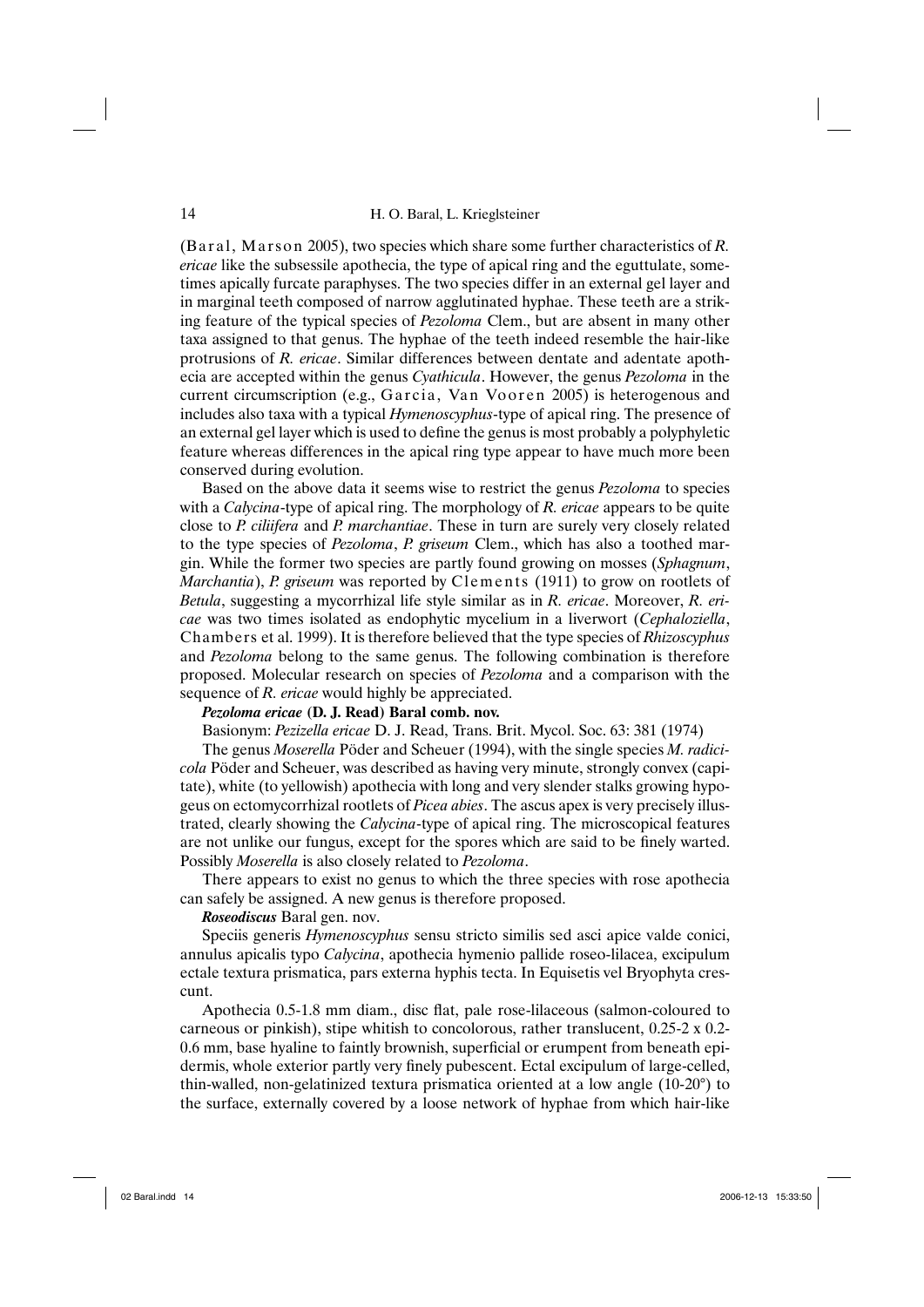projections may emerge, towards margin of t. porrecta. Medullary excipulum nongelatinized, of dense t. intricata in centre, on flanks near ectal excipulum forming a broad t. porrecta. Asci 8-spored, with strongly conical apex with deeply amyloid (BB, rB) apical ring of *Calycina-*type, arising from croziers. Paraphyses \*(2.5-)3- 3.5(-4) μm wide, containing either non-refractive vacuoles (species on *Equisetum*) or near apex multiguttulate by slightly (to medium) refractive vacuolar bodies (VBs). Ascospores cylindric-clavate to narrowly ellipsoid, partly slightly constricted in the middle, aseptate (rarely a few septate) when within the living asci, overmature often 1-septate, with a low lipid content, containing glycogen bodies.

In bogs and swamps, parasitic to saprotrophic on Bryophyta and *Equisetum*.

Typus generis: *Roseodiscus rhodoleucus* (Fr.: Fr.) Baral, comb. nov.

Basionym: *Peziza rhodoleuca* Fr., Obs. Mycol. II: 306 (1818)

*≡ Hymenoscyphus rhodoleucus* (Fr.: Fr.) W. Phillips, Brit. Discom. p. 131 (1887) Further species included:

*Roseodiscus equisetinus* (Velen.) Baral, comb. nov.

Basionym: *Septatium equisetinum* Velen., Monogr. Discom. Bohem. p. 212 (1934)

*≡ Hymenoscyphus equisetinus* (Velen.) Dennis, Brit. Ascom. p. 138 (1978)

*Roseodiscus subcarneus* (Sacc.) Baral, comb. nov.

Basionym: *Phialea subcarnea* Sacc., Syll. Fung. 8: 265 (1889)

*Roseodiscus* resembles the genus *Hymenoscyphus* by macroscopy, but sharply differs in the *Calycina-*type of amyloid apical ring (see above). In one collection of *R. rhodoleucus* an associated phialidic anamorph could be observed: broadly lageniform hyaline phialides (\*10.5-17 x 4-5.7  $\mu$ m) with a narrow collarette produced cylindric-ellipsoid., basally truncate phialoconidia ( $*6.5$ -10 x 1.6-3  $\mu$ m). The same phialides were also sometimes seen emerging from the ectal excipulum.

The new genus is obviously more related to *Stamnaria*, *Pezoloma* and *Calycina* than to *Hymenoscyphus*. This is confirmed in the phylogenetic analysis of Zh a n g and Zhuang (2004) where *H. rhodoleucus* is found far away from the main part of *Hymenoscyphus*, but clustering together with *Calycina herbarum* (Pers.) Gray (Hyaloscyphaceae), whereas *Pezoloma ericae* is found in a separate clade quite far away from these two.

# ECOLOGY AND PARASITISM

*R. subcarneus* appears to be a montaneous to subalpine and probably also boreal species, at least in Europe. Ade 's (1935) collections were reported to have grown in the alps between  $1500$  and  $1800$  m on north-exposed slopes, the one of  $Svr\check{c}\check{e}k$ (1959) in c. 1200 m. In North America the species was collected, e.g., in the Adirondack Mountains (eastern U.S.A.) and in Canada. White (1942) assumed that the species is not uncommon in that area. The N-American collections were made in (August-)September, except for Peck´s type (July), while those from Europe were made during June-August.

The reported host plants are: *Blepharostoma trichophyllum* Dum. (Ade), *Cephalozia catenulata* (present study), *Dicranum flagellare* Hedw. (White, Ontario), *Jungermannia* sp. (Peck´s type, New York), "foliose hepatic" (Svrček,Lizoň), various bryophytes like *Dicranum* sp., *Hypnum* sp., *Lepidozia reptans* (L.) Dum., *Polytrichum*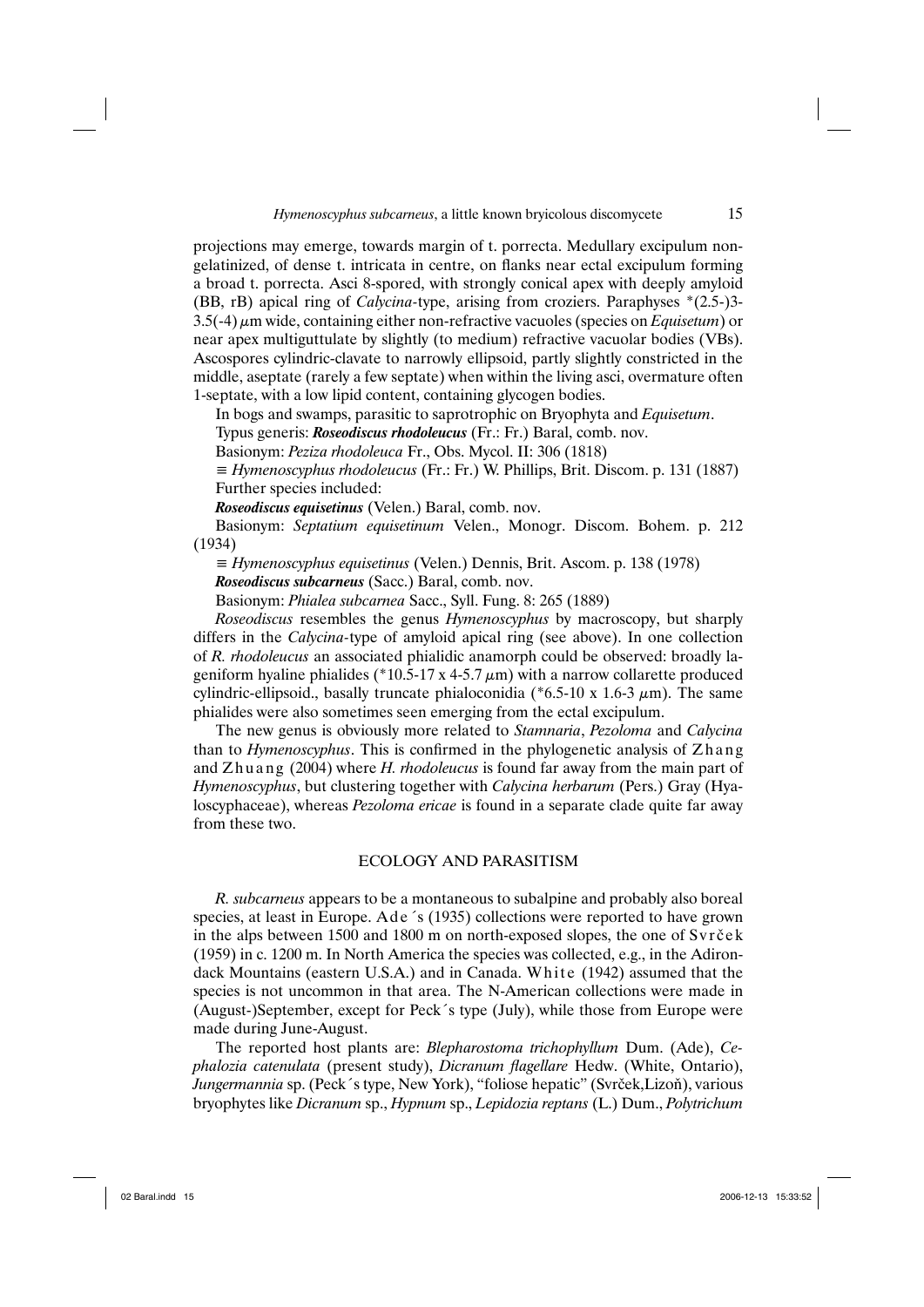sp., *Tetraphis pellucida* Hedw. (Triebel). According to White, "there seem to be no morphological differences between the forms on liverworts and those on mosses". The mosses grew on on old trunks (USA, Canada, Poland), or over stony ground ("Glimmerschiefer", Tirol).

*R. subcarneus* appears to be a parasitic species which has already been stated by Peck and H. S. Jackson (White 1942: 165), Ade (1935), and Svrček (1959). H. S. Jackson stated that "the apothecia are best located by first searching out the brown areas in green patches of mosses where the plants have evidently been killed by the fungus". Also Ade described a parasitic growth in his collections. The fungus is said to kill the tissue and thereby changes the colour of the moss population by forming circular yellow-brown lesions (Ade). More or less distinct lesions could also be observed in our specimen from Poland.

**Acknowledgements.** We want to thank A. Bresinsky (D-Regensburg) and M. Ławrynowicz (Łódź) for the possibility to drive to Poland, Angelika Huber (D-München) for the company at the visit and the excursions as well as for the determination of *Cephalozia catenulata*. We are also much indebted in B. and G. Sumorok for the enormous logistic help. Thanks also to J. B. Faliński the director of Geobotanical Station (University of Warsaw) for the licence for collecting permission in the National Park. P. Döbbeler (D-München) and C. Hahn (D-Augsburg) contributed to the correct determination of the fungus by calling into our attention the paper of P. Lizoň. S. Huhtinen is thanked for valuable comments on the nomenclature and Z. Pouzar for reviewing the latin diagnosis.

#### REFERENCES

- A d e A. 1935. Bemerkenswerte Pilze. Kryptog. Forschungen 2: 23–27.
- Baral H.-O. 1986. Beilage zum Beiheft 6. Z. Mykol., Typoskript., 19 pp.
- B a r a l H.-O. 1987. Der Apikalapparat der Helotiales. Eine lichtmikroskopische Studie über Arten mit Amyloidring. Z. Mykol. 53 (1): 119–136.
- B a r a l H.-O., M a r s o n G. 2005. In vivo veritas. Over 10.000 scans of fungi and plants, with materials on vital taxonomy and xerotolerance (DVD-ROM).
- Baral H.-O., Krieglsteiner G. J. 1985. Bausteine zu einer Askomyzeten-Flora der Bundesrepublik Deutschland: In Süddeutschland gefundene Inoperkulate Diskomyzeten - mit taxonomischen, ökologischen, chorologischen Hinweisen und einer Farbtafel. - Z. Mykol., Beiheft 6: 1–160.
- Breitenbach J., Kränzlin F. 1981. Pilze der Schweiz, Ascomyzeten. Luzern.
- Chambers S. M., Williams P. G., Seppelt R. D., Cairney J. W. G. 1999. Molecular identification of *Hymenoscyphus* sp. from rhizoids of the leafy liverwort *Cephaloziella exiliflora* in Australia and Antarctica. Mycol. Res. 103 (3): 286–288.
- C1e m e n t s F. E. 1911. Nova fungorum Coloradensium genera. Minnesota Botanical Studies 4 (2): 185-188.

Dennis R. W. G. 1956. A revision of the British Helotiaceae in the herbarium of the Royal Botanic Garden, with notes on related European species. Mycol. Pap. 62: 1–216.

- Dennis R. W. G. 1964. Remarks on the genus *Hymenoscyphus*, with observation on sundry species referred by Saccardo and others to the genus *Helotium*, *Pezizella* or *Phialea*. Persoonia 3: 29–80.
- Dennis R. W. G. 1971. New or interesting British microfungi. Kew Bull. 25: 335-374.
- Garcia G.; Van Vooren V. 2005. Un discomycète inoperculé plutôt discret, *Pezoloma ciliifrea*, et remarques sur le genre *Pezoloma*. Bull. mens. Soc. linn. Lyon 74, num. spécial, p. 115–129.

G r e l e t L.-J. 1948. Les Discomycètes de France 18. Rev. Myc. (Paris) N. S. 13: 105–134.

H a m b l e t on S., Hu h t in en S., Currah R.S. 1999. *Hymenoscyphus ericae*: a new record from western Canada. Mycol. Res. 103: 1391–1397.

- H ö h n e l F.V. 1926. Über die Gattung *Pezizella* Fuckel. 2. Mitteilung. Mitt. Bot. Lab. Techn. Hochsch. Wien 3: 94–108.
- Künkele U., Lohmeyer T. R., Baral H.-O. 2005. *Stamnaria americana*, ein in Auwäldern vermutlich häufiger, aber aus Deutschland bisher nicht berichteter Parasit an *Equisetum hyemale*. Mycol. Bav. 7: 3–20.